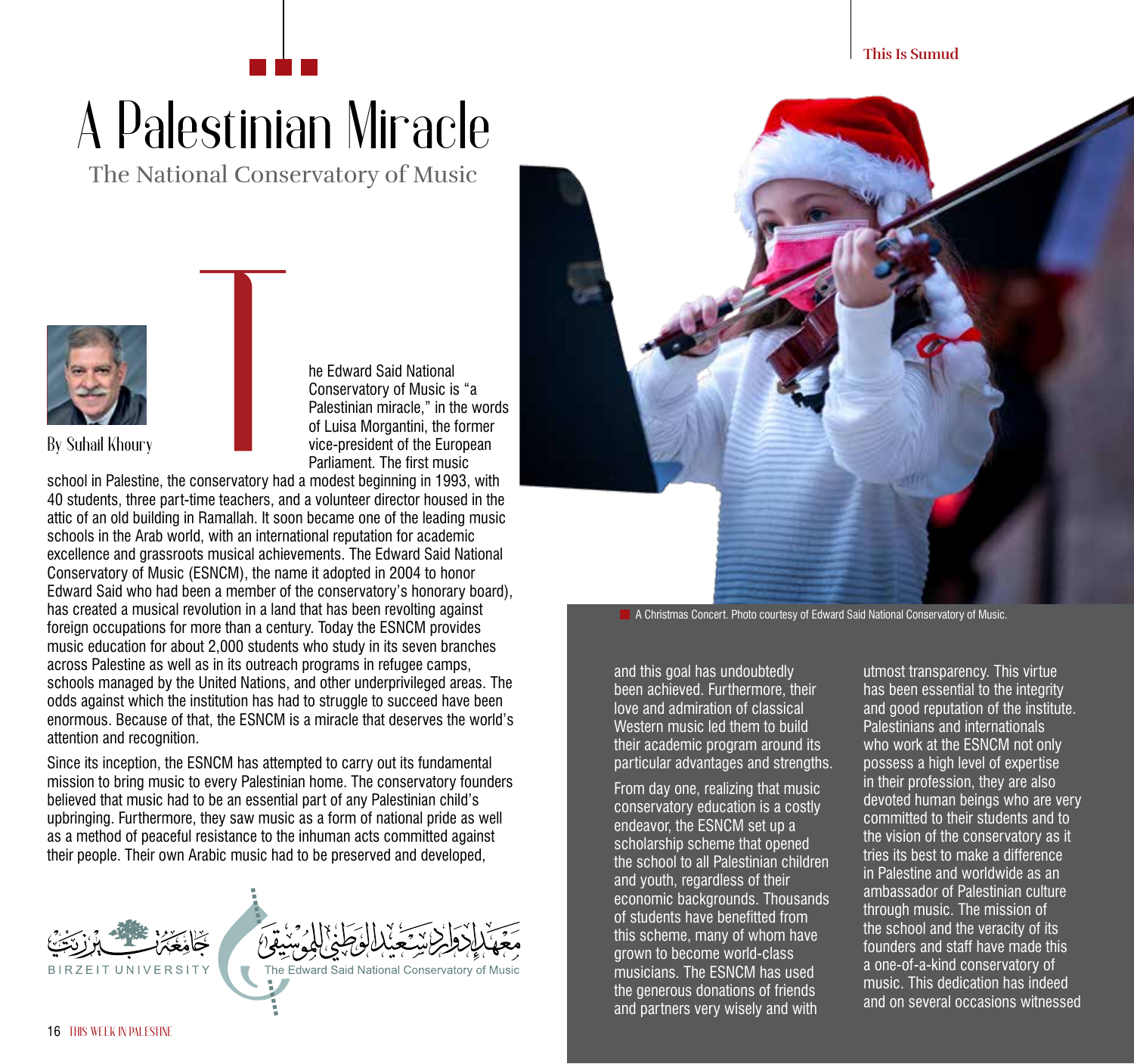

**Daughters of Jerusalem (Banat al-Quds) choir and ensemble. Photo courtesy of the National** Conservatory of Music.

teachers risk their lives trying to bypass military checkpoints and the isolation wall for the sole purpose of getting to their students and giving them their weekly music lessons.

The ESNCM is also unique because, in addition to teaching music, it has been involved in many aspects of music creation in Palestine. The school strongly believes that parallel to nurturing young musicians, it also needs to build an audience that appreciates the talents of those musicians. Otherwise, the ESNCM imagines they would be promoting musical brain drain through immigration, a phenomenon that is apparent in neighboring countries. For that reason, the conservatory has put a lot of effort and resources into audience building with great success. The ESNCM organizes hundreds of concerts yearly, and the audiences have been growing in their thousands. The school founded several music festivals that have become an essential part of the cultural landscape of Palestine.

These include the Layali al-Tarab Festival in East Jerusalem that is dedicated to promoting the classical Arabic *tarab* music style (literally: rapture, describing music of high emotional content); the Christmas Festival in Bethlehem; and the Sea and Freedom Festival in Gaza. The Gaza music school that manages this festival against all odds is a unique story on its own. Founded in 2008, the school has faced enormous challenges under siege and has lived through three wars, one of which destroyed the school and its musical instruments. Like a phoenix, however, the school rose from the ashes, relocated, and continued to provide its services to the hundreds of students that study music there and to the network of choirs spread around the Gaza Strip. As Gaza is under siege and full closure, the ESNCM has complemented the teaching program with online teaching. Tutors from the Trinity Laban Conservatoire of Music and Dance in London

through PalMusic, the Friends of the Conservatory in the United Kingdom, have been taking part in this endeavor, teaching students of the Western classical music section in Gaza with outstanding results.

In the field of Arabic music development, the ESNCM has been a pioneer. Its well-developed curricula, examination system, and related music

## **This Is Sumud**

resources have gained it Arab recognition and the special award of the Arab Academy of Music (a pan-Arab organization that operates under the auspices of the Arab League). Furthermore, the conservatory has, along with other partners, developed an educational website for students at large that aims to help them understand the Arabic music *maqamat* (plural of *maqam*, a vast collection of unique scales that use quarter tones) and the ways of improvisation that are unique to its system. The ESNCM has also developed its own exclusive Arabic percussion educational program and is currently developing a new orchestra based on the elements of authentic Arabic music in which its different instruments are represented according to audio research on their timbre, volume, frequencies, and tone color. This unprecedented attempt to enlarge the Arabic music ensemble using its elements and structures will no doubt have a significant historical effect on the Arabic classical music scene in the future.

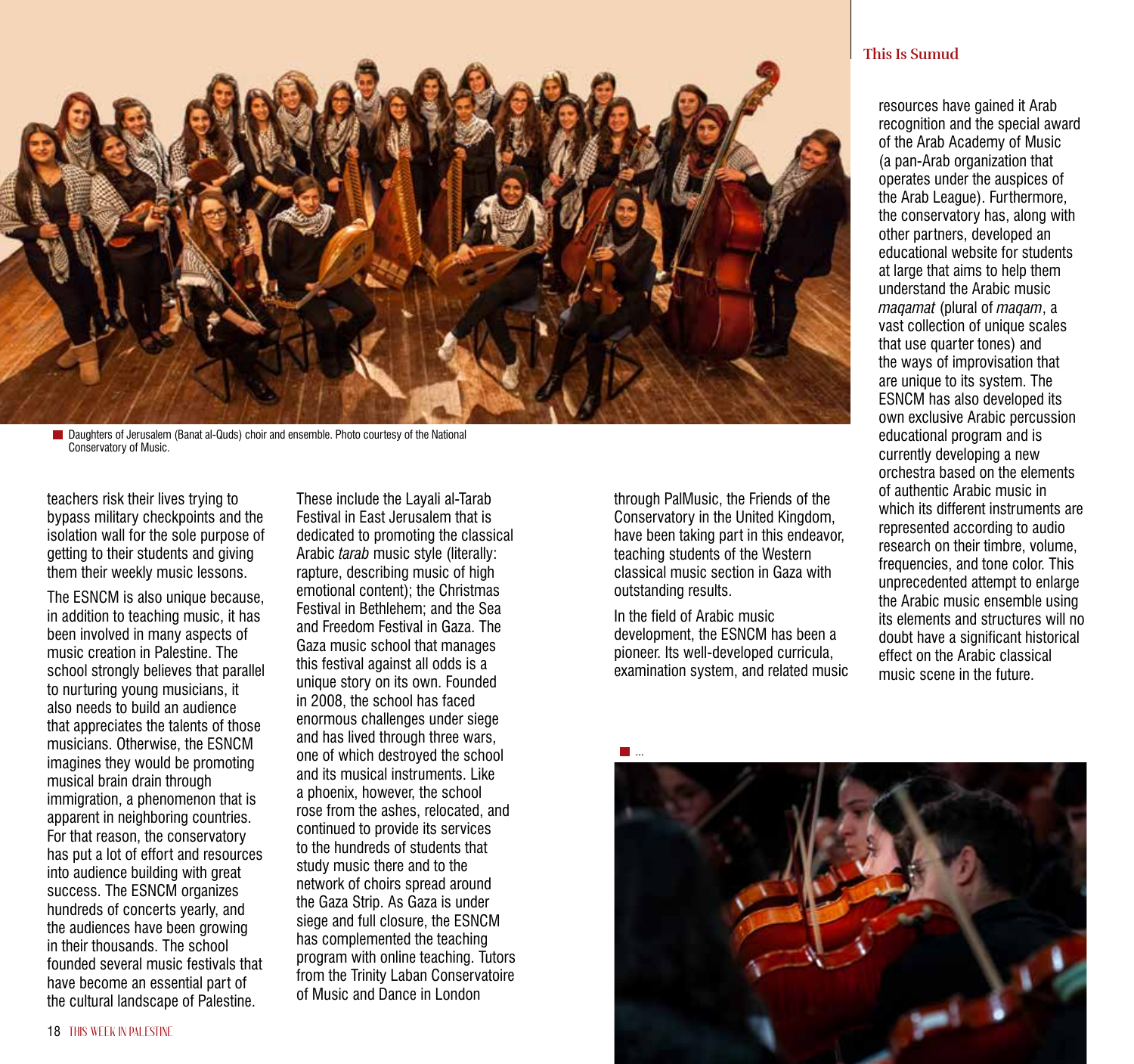## **This Is Sumud**

It is impressive to see how the ESNCM has managed to keep going and growing despite the of an academic year. Teachers who back at checkpoints. Participants in leaving their areas, as in the case of Gazans, or from entering Palestine, competition organized by the ESNCM is done through video conferencing

In 2003, the ESNCM initiated the foundation of the Forum of Arab Conservatories of Music. A year later, it produced the first Palestinian musical, *Al-Fawanees*, performed

many massive challenges it faces. International teachers are often denied visa extensions and asked to leave the country in the middle commute between branches of the conservatory are often turned orchestras are often banned from in the case of expatriates. A big part of the biannual national music due to the inability to bring all participants under one roof.

The ESNCM has also been a pioneer in the Arab world in the creation of Western-style orchestras. Its flagship is the Palestine Youth Orchestra (PYO). Founded in 2004, the orchestra is made up of young Palestinian musicians from all over the world as a gesture of Palestinian unity. The PYO's annual world tours have brought international acclaim and featured the orchestra in famous concert halls. Its latest performance took place at the Concertgebouw concert hall in Amsterdam in August of 2019. The PYO repertoire has always included compositions of Palestinian and Arab musicians, an element that has shaped the orchestra's inimitability. The Palestine Strings, formed largely by string players of the PYO, can also boast historic performances, most importantly its exceptional interpretation of Vivaldi's *Four Seasons* with Nigel Kennedy at the

Royal Albert Hall in 2013 as part of the BBC proms. Such Arabic interpretations and excursions into classical and jazz styles have not only constructed musical bridges between East and West but also participated in the creation of a new genre of music and knowledge that has great potential to develop and evolve.

In addition to the Arab Academy award, the ESNCM also received two prestigious prizes from the Welfare Association, a reputable Palestinian philanthropic society registered in Switzerland. The first honored the ESNCM director for his vision and contribution towards the promotion of music in Palestine, and the second highlighted the ESNCM's role in the advancement of cultural life in East Jerusalem. Among the many Arabic music ensembles that the conservatory has established are Banat al-Quds (Daughters of Jerusalem), an all-girls ensemble of around 35 members who create a threevoice choir, a rare phenomenon in Arabic music. It is important to note that the ESNCM places particular emphasis on female participation in its programs and activities. Its yearly enrollment is more than 60 percent female.

Production and publication units make up a portion of the ESNCM portfolio. The school puts special emphasis on the publication of culture-friendly music, which has included in the past, among other publications, a piano beginner's book with Arabic songs and melodies. These units also celebrate the centennials of Palestinian composers by rediscovering,

## **Palestine Youth Orchestra, Perth, UK 2016**

Palestinians.

publishing, and recording their music, much of which has never before been heard or performed. With a state-of-the-art recording studio in its Ramallah premises, the conservatory has made its facility available to Palestinian musicians and composers to record and promote their music.

During the last ten years, the ESNCM fundraised extensively in order to acquire new premises for its activities and teaching in response to the enormous growth and demand for music education and performance. Thus, the conservatory has been able to build new premises in Ramallah and Bethlehem and renovated an old mansion in Jerusalem, making a significant impact on the perception of music and music education within the society and providing new creative spaces for young





...